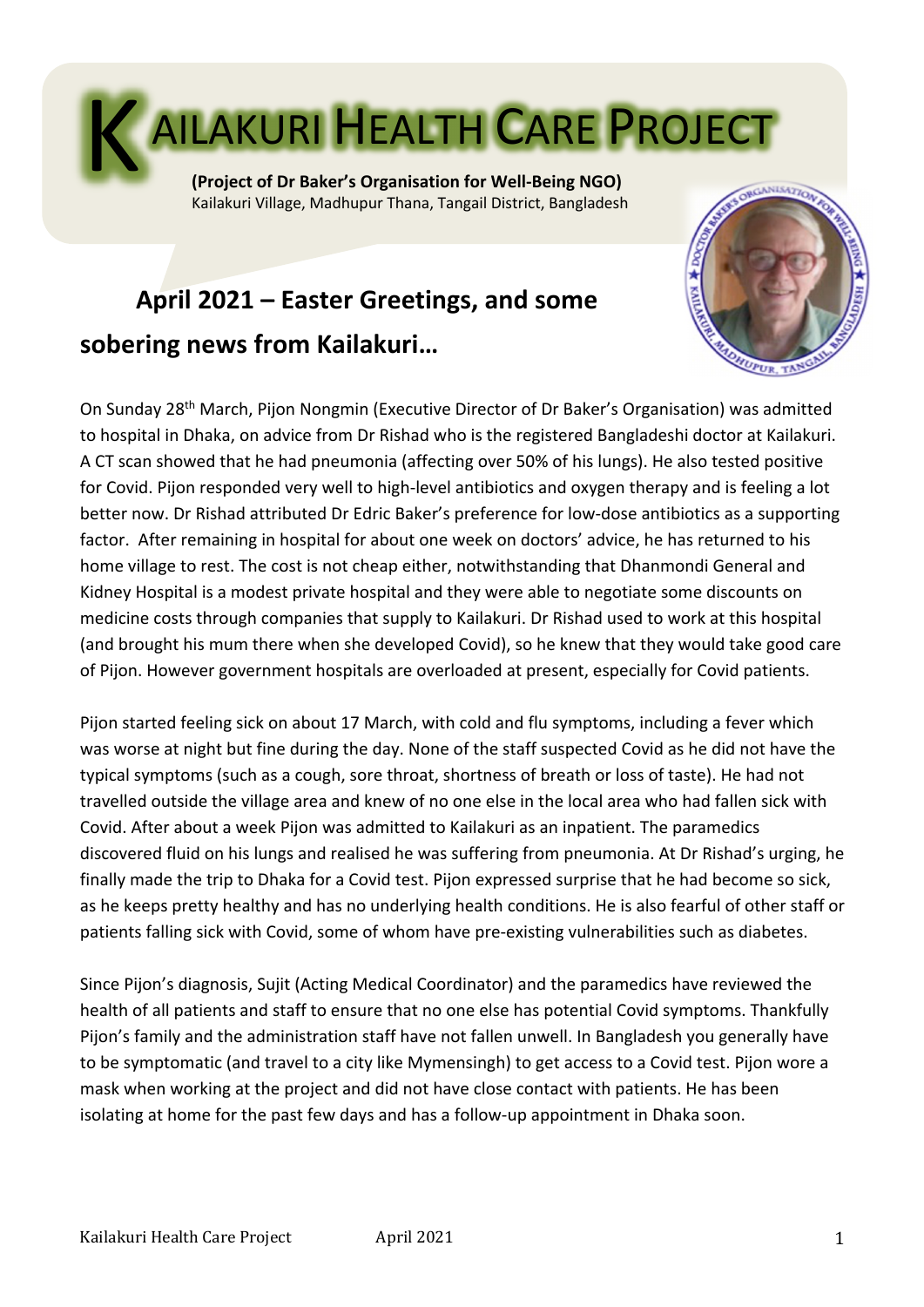It is now possible for Madhupur residents to access the Covid vaccine if they are over 40 years old. They have to complete an online form and present themselves to the Thana health complex in Madhupur.

On Sunday 2 staff members got their vaccinations, followed by 10 the next day. Unfortunately the vaccine is not available to staff under the age of 40 at this stage (despite being frontline health workers), as the government has limited supplies.



**Retired staff member Kanon Bala Bormon receives her first dose of the Covid vaccine**

In the last couple of weeks there has been a

serious upswing of Covid in Bangladesh, with daily cases doubling in a matter of days. On April 6<sup>th</sup>, 66 deaths were recorded and 7,213 new infections (see thedailystar.net for further updates).

## **Update from Drs Jason and Merindy Morgenson**



We hope and pray that everyone is doing well during this pandemic time. While the pandemic has decreased in the USA, the pandemic is increasing again in Bangladesh and a country wide lockdown mandated again. We pray that everyone at Kailakuri and in Bangladesh will be safe and that God will be with them. These are very difficult times for everyone, and we have lost many friends to the pandemic. In the USA, we have been surviving day to day with home-school for the kids and patiently waiting for the pandemic to decrease. We both have our coronavirus vaccines now, as do Jason's parents and family. Jason's family lives about a 2- 3 day drive from Merindy's parents' home where we have been staying. So we will be going to visit Jason's family in the

near future. We also have plans to visit all our family and friends that are spread out across the USA to tell them about Kailakuri. Please pray for us. Please pray that God will raise up many supporters of Kailakuri and the mission that Edric started so many years ago. We will be praying for you, too.

#### **In Other News**

An eye camp run by the BNSB Eye Hospital was held at Kailakuri last week. It was a much smaller affair than usual, with about 300 patients with various eye problems instead of the usual 1000- 1200 that have come other years, as Kailakuri didn't advertise it widely due to the Covid situation. Of these, 90 cataract patients will be given free lenses and 96 patients will be given free glasses.